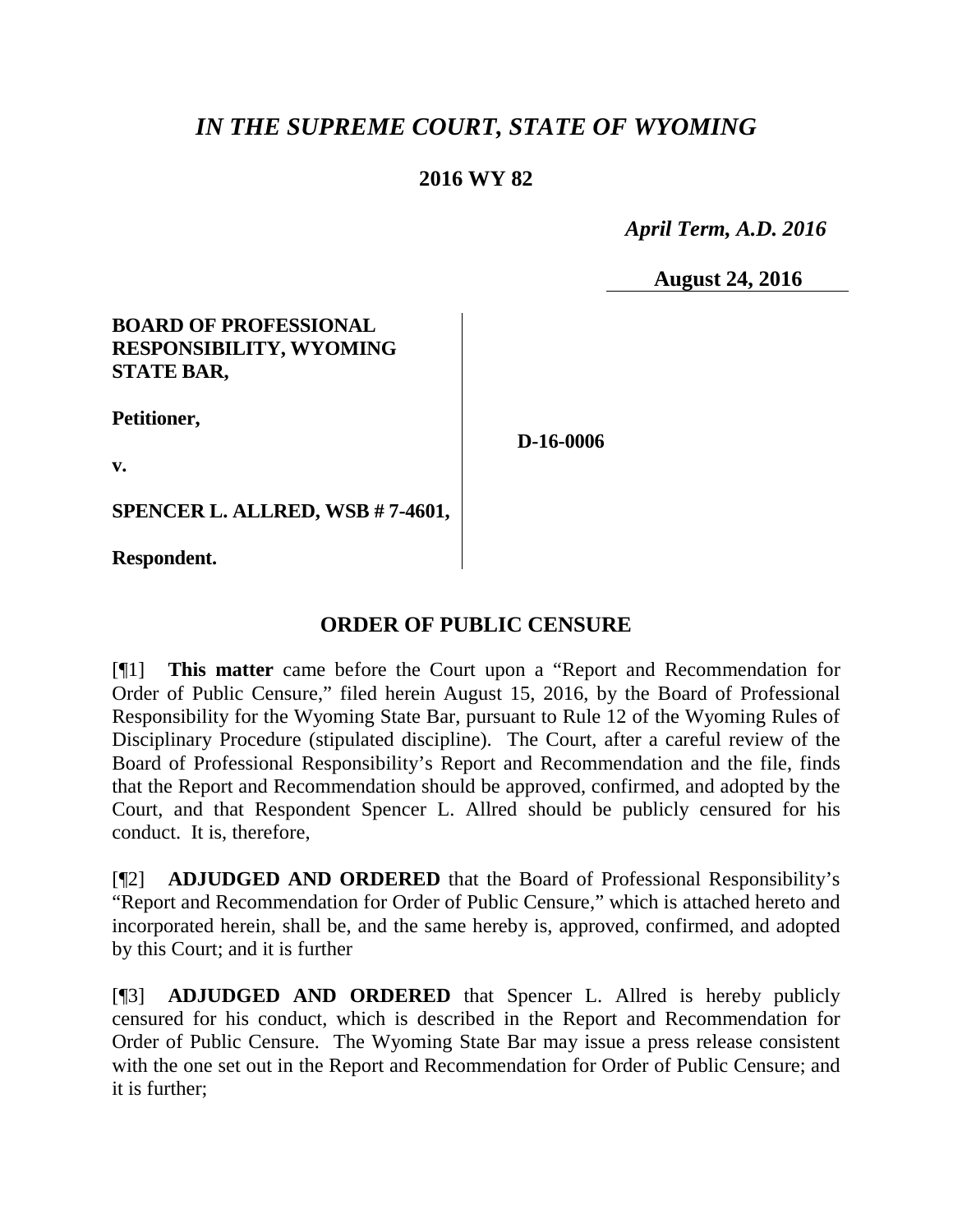[¶4] **ORDERED** that, pursuant to Rule 25 of the Wyoming Rules of Disciplinary Procedure, Mr. Allred shall reimburse the Wyoming State Bar the amount of \$50.00, representing the costs incurred in handling this matter, as well as pay the administrative fee of \$750.00. Mr. Allred shall pay the total amount of \$800.00 to the Wyoming State Bar on or before September 30, 2016; and it is further

[¶5] **ORDERED** that the Clerk of this Court shall docket this Order of Public Censure, along with the incorporated Report and Recommendation for Order of Public Censure, as a matter coming regularly before this Court as a public record; and it is further

[¶6] **ORDERED** that, pursuant to Rule 9(b) of the Wyoming Rules of Disciplinary Procedure, this Order of Public Censure, along with the incorporated Report and Recommendation for Order of Public Censure, shall be published in the Wyoming Reporter and the Pacific Reporter; and it is further

[¶7] **ORDERED** that the Clerk of this Court cause a copy of this Order of Public Censure to be served upon Respondent Spencer L. Allred.

[ $\textsf{N}$ 8] **DATED** this 24<sup>th</sup> day of August, 2016.

## **BY THE COURT:**

 $\sqrt{s}$ 

**E. JAMES BURKE Chief Justice**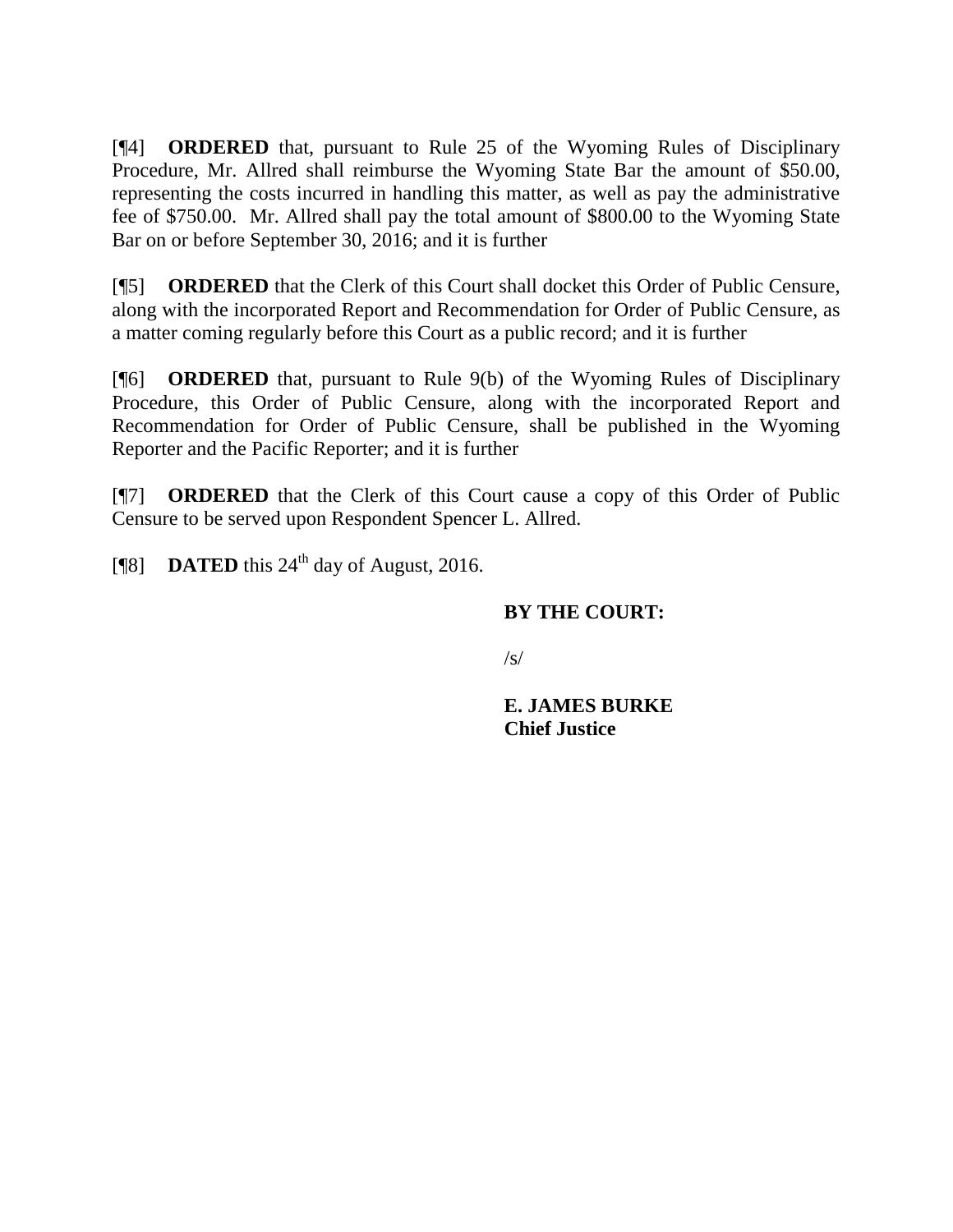### **BEFORE THE SUPREME COURT**

 $\lambda$ 

 $\lambda$ 

 $\lambda$ 

 $\lambda$ 

#### $D-16-0006$ **STATE OF WYOMING**

IN THE SUPREME COURT **STATE OF WYOMING** 

ĨILËD

AUG 1 5 2016

**THOMPSON, CL** 

In the matter of **SPENCER L. ALLRED, WSB No. 7-4601,** 

**BPR No. 2016-014** 

**Respondent.** 

**REPORT AND RECOMMENDATION** 

**FOR ORDER OF PUBLIC CENSURE** 

THIS MATTER came before the Board of Professional Responsibility on the 9<sup>th</sup> day of August, 2016, for consideration of the Stipulation for Public Censure submitted pursuant to Rules 9 and 12 of the Wyoming Rules of Disciplinary Procedure, and the Board having reviewed the Stipulation, the accompanying affidavit of factual basis and being fully advised in the premises, FINDS, CONCLUDES and RECOMMENDS as follows:

Respondent has been licensed to practice in Wyoming since 2009, and is engaged in the active practice of law in Afton, Wyoming. In May of 2014, Respondent undertook to represent a client ("Client") in a divorce action. Respondent accepted a \$10,000.00 retainer to be applied against fees earned and costs incurred in the case. Respondent filed the complaint on May 30, 2014.

Initially, Client's husband was self-represented. He soon hired an attorney, and Respondent began exploring settlement with his attorney. One issue in the divorce case was the valuation of a business which was the couple's principal source of income. Respondent researched experts to appraise the business, but did not actually retain an expert.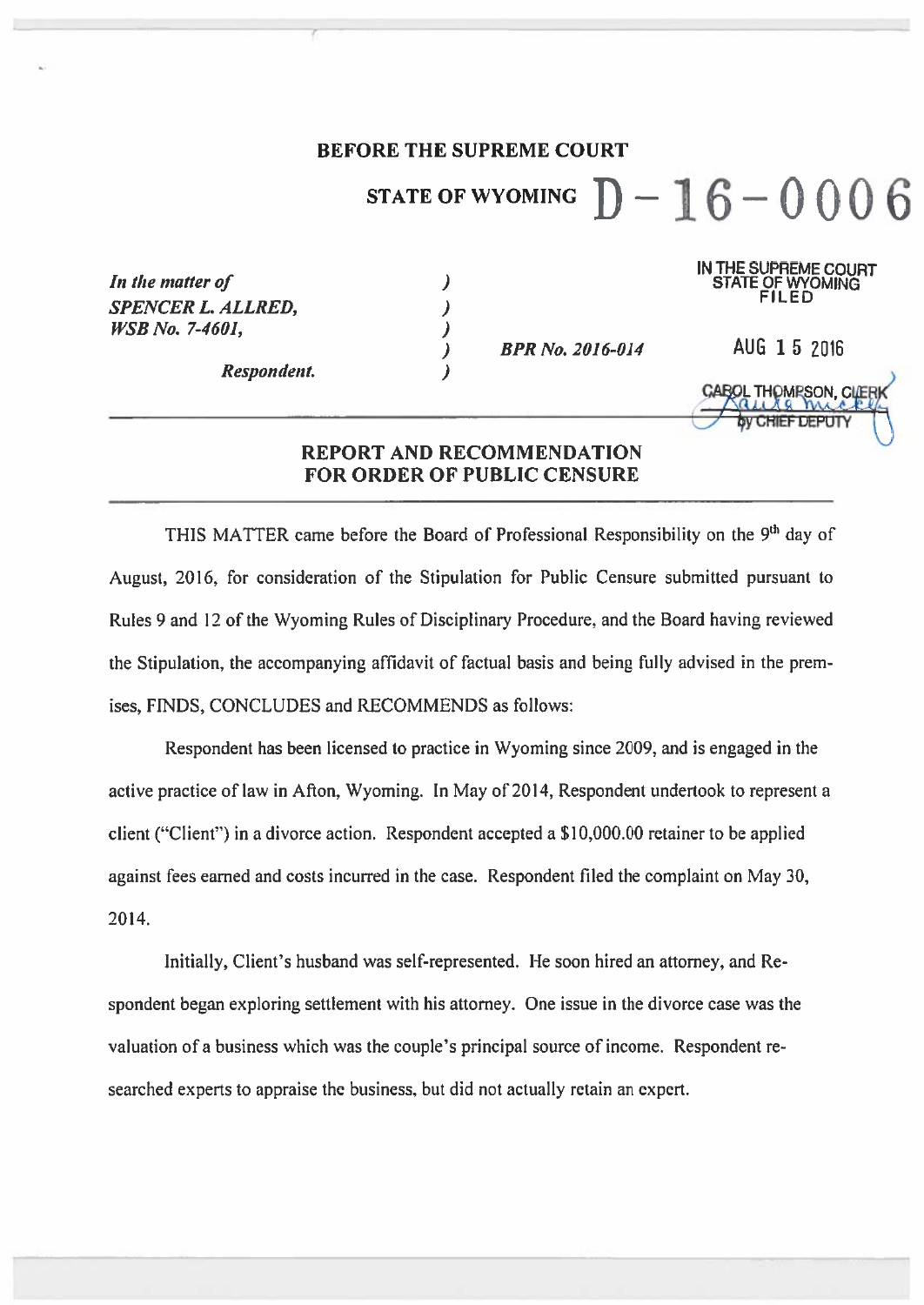There were significant delays in the proceeding. Client's husband changed lawyers twice. Respondent was dealing with significant personal issues in his life – Respondent and his wife had recently adopted two children, and Respondent's wife was fully employed in a position that required a 200 mile commute.

As Respondent concedes, Client became justifiably frustrated with the lack of progress in her divorce. Respondent admits that he had tarried on moving the matter forward with formal discovery based upon his belief that the matter would settle. At Client's insistence, Respondent communicated a formal settlement offer to husband's counsel in February 2015, and served extensive written discovery requests at the same time. Respondent acknowledged to Client that the case had taken too long and Respondent should have been more aggressive in moving it forward.

After the settlement offer was sent in February 2015, the husband changed counsel and there were further delays while his new counsel got up to speed on the case. Again, Respondent concedes that he should have been more vigilant in moving the case forward. He failed to do so.

In May 2015, when no response to the February 2015 settlement offer had been received, Respondent complied with Client's direction to send a revised settlement offer. Respondent assured Client that he would push settlement so that Client could move on with her life.

Respondent's office received a written counteroffer from the husband's attorney in June 2015, but Respondent neglected to read it until mid-July 2015. The counteroffer was disappointing to both Client and Respondent. At this point, Respondent came to the conclusion that the matter was unlikely to settle, and set about preparing the case for trial. Respondent worked with Client to prepare Rule 26 disclosures.

In early August 2015, a new attorney entered an appearance in the case for the husband. The new attorney was much more aggressive than her predecessors, sending extensive written discovery requests and insisting on scheduling Client's deposition.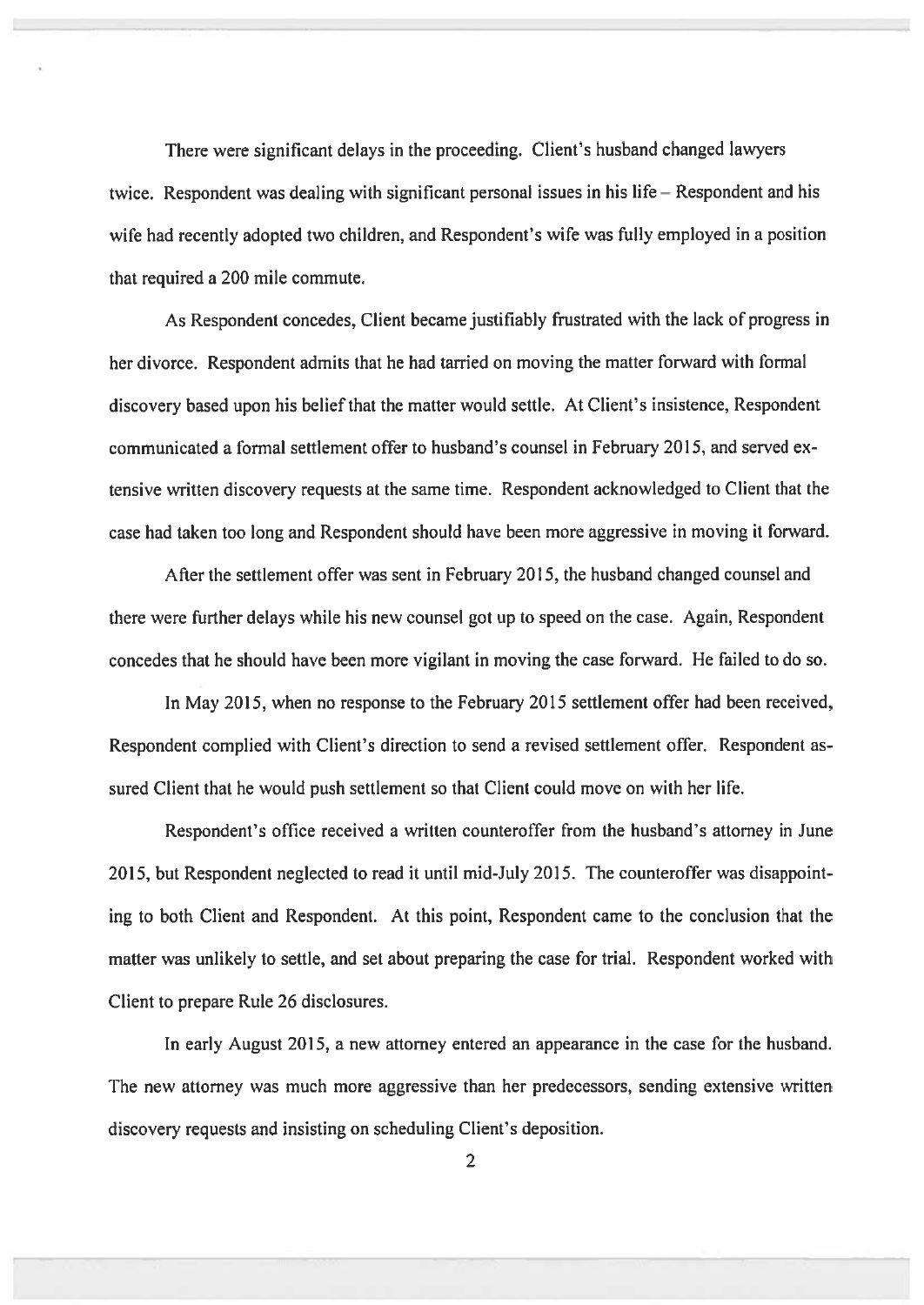By the fall of 2015, Client's frustration with the case had understandably reached a boiling point. Rather than deal with the situation head-on, Respondent avoided his client's calls and neglected to respond to numerous emails, which contributed to a deteriorating relationship between Respondent and his client.

By late November 2015, Client had responded to extensive discovery requests. Though she had been deposed by the husband's counsel, Respondent failed to take the husband's deposition in a timely manner. Client's \$10,000.00 retainer was exhausted and she had very little to show for her expenditures of time and money in the case. Respondent and his client had an uncomfortable meeting in early December 2015 and soon parted ways, with Client deciding to retain other counsel. In January 2016, Client submitted a complaint against Respondent to the Office of Bar Counsel.

Respondent has conditionally admitted to multiple violations of Rule 1.3 (diligence) and 1.4 (communication with client) of the Wyoming Rules of Professional Conduct. Respondent has also conditionally admitted to multiple violations of Rule 1.5 (fees) in failing to exercise professional judgment in his billing in the matter. In hindsight, Respondent agrees that he should have written off unproductive, excessive, or redundant hours charged to Client. Respondent is extremely embarrassed and remorseful about his conduct in representing Client, which Respondent admits did not comport with the level of diligence, communication and billing judgment which Client rightfully expected. Accordingly, Respondent has refunded the entire \$10,000.00 retainer Client paid Respondent.

#### **ABA Sanction Standards**

Respondent's violations of Rules 1.1 and 1.3 call into play Standard 4.4, "Lack of Diligence," of the ABA Standards for Imposing Lawyer Sanctions. Standard 4.4 sets forth the following guidelines: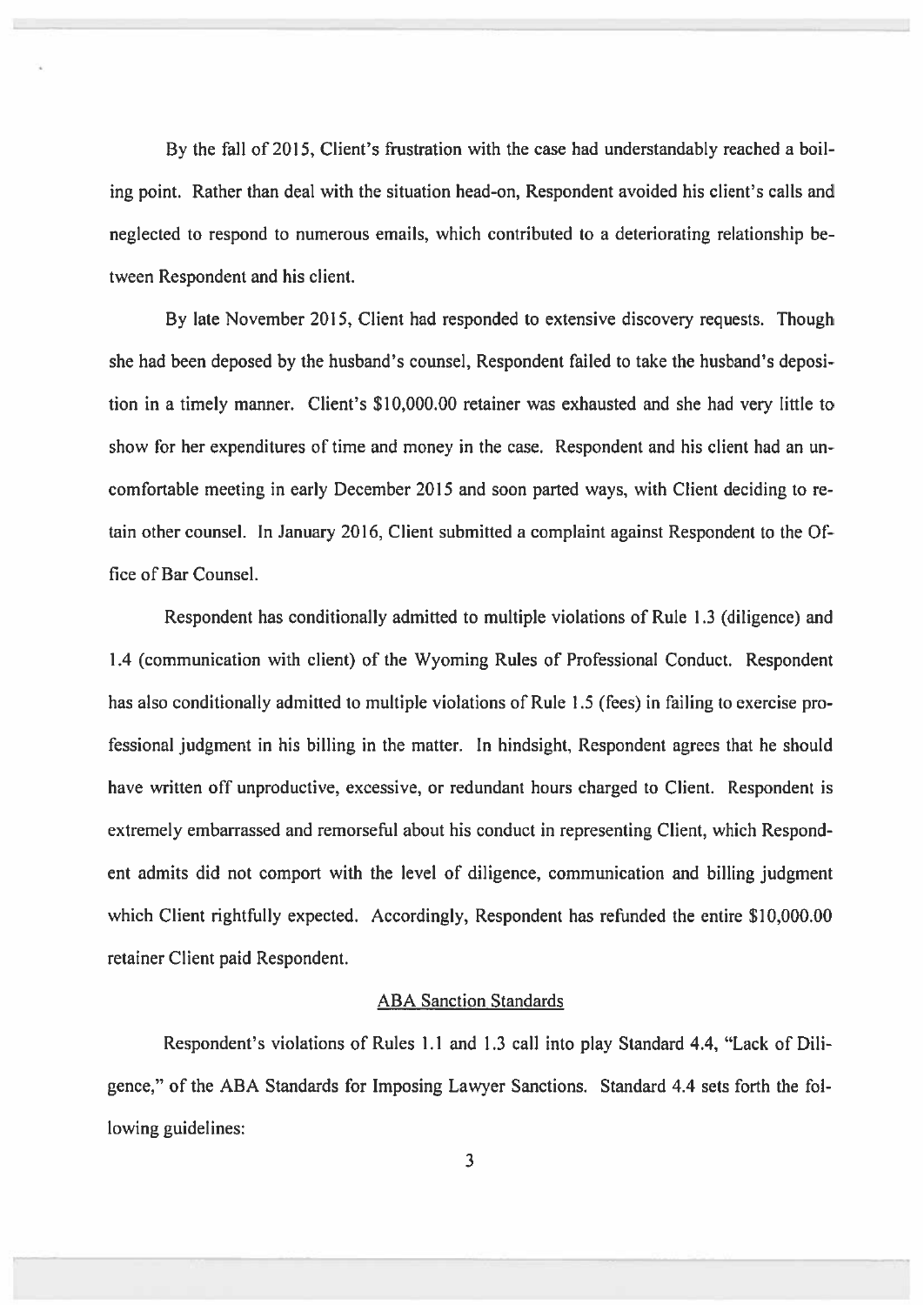- 4.41 Disbarment is generally appropriate when:
	- (a) a lawyer abandons the practice and causes serious or potentially serious injury to a client; or
	- (b) a lawyer knowingly fails to perform services for a client and cause serious or potentially serious injury to a client; or
	- (c) a lawyer engages in a pattern of neglect with respect to client matters and causes serious or potentially serious injury to a client.
- 4.42 Suspension is generally appropriate when:
	- (a) a lawyer knowingly fails to perform services for a client and causes injury or potential injury to a client, or
	- (b) a lawyer engages in a pattern of neglect with respect to client matters and causes injury or potential injury to a client.
- Reprimand J.e., "public censure" under Rule 9(a)(3) of the Rules of Dis-4.43 ciplinary Procedurel is generally appropriate when a lawyer is negligent and does not act with reasonable diligence in representing a client, and causes injury or potential injury to a client.
- Admonition [i.e., "private reprimand" under Rule 9(a)(4) of the Rules of 4.44 Disciplinary Procedure) is generally appropriate when a lawyer is negligent and does not act with reasonable diligence in representing a client, and causes little or no actual or potential injury to a client.

Respondent's violation of Rule 1.5 implicates Standard 7.0, which provides:

Absent aggravating or mitigating circumstances, upon application of the factors set out in Standard 3.0, the following sanctions are generally appropriate in cases involving false or misleading communication about the lawyer or the lawyer's services, improper communication of fields of practice, improper solicitation of professional employment from a prospective client, unreasonable or improper fees, unauthorized practice of law, improper withdrawal from misrepresentation, or failure to report professional misconduct.

- $7.1$ Disbarment is generally appropriate when a lawyer knowingly engages in conduct that is a violation of a duty owed as a professional with the intent to obtain a benefit for the lawyer or another, and causes serious or potentially serious injury to a client, the public or the legal system.
- $7.2$ Suspension is generally appropriate when a lawyer knowingly engages in conduct that is a violation of a duty owed as a professional and causes injury or potential injury to a client, the public, or the legal system.
- Reprimand is generally appropriate when a lawyer negligently engages in  $7.3$ conduct that is a violation of a duty owed as a professional and causes injury or potential injury to a client, the public, or the legal system.
- 7.4. Admonition is generally appropriate when a lawyer engages in an isolated instance of negligence that is a violation of a duty owed as a professional. and causes little or no actual or potential injury to a client, the public, or the legal system.

ABA Standard 9.0, entitled "Aggravation and Mitigation," provides as follows: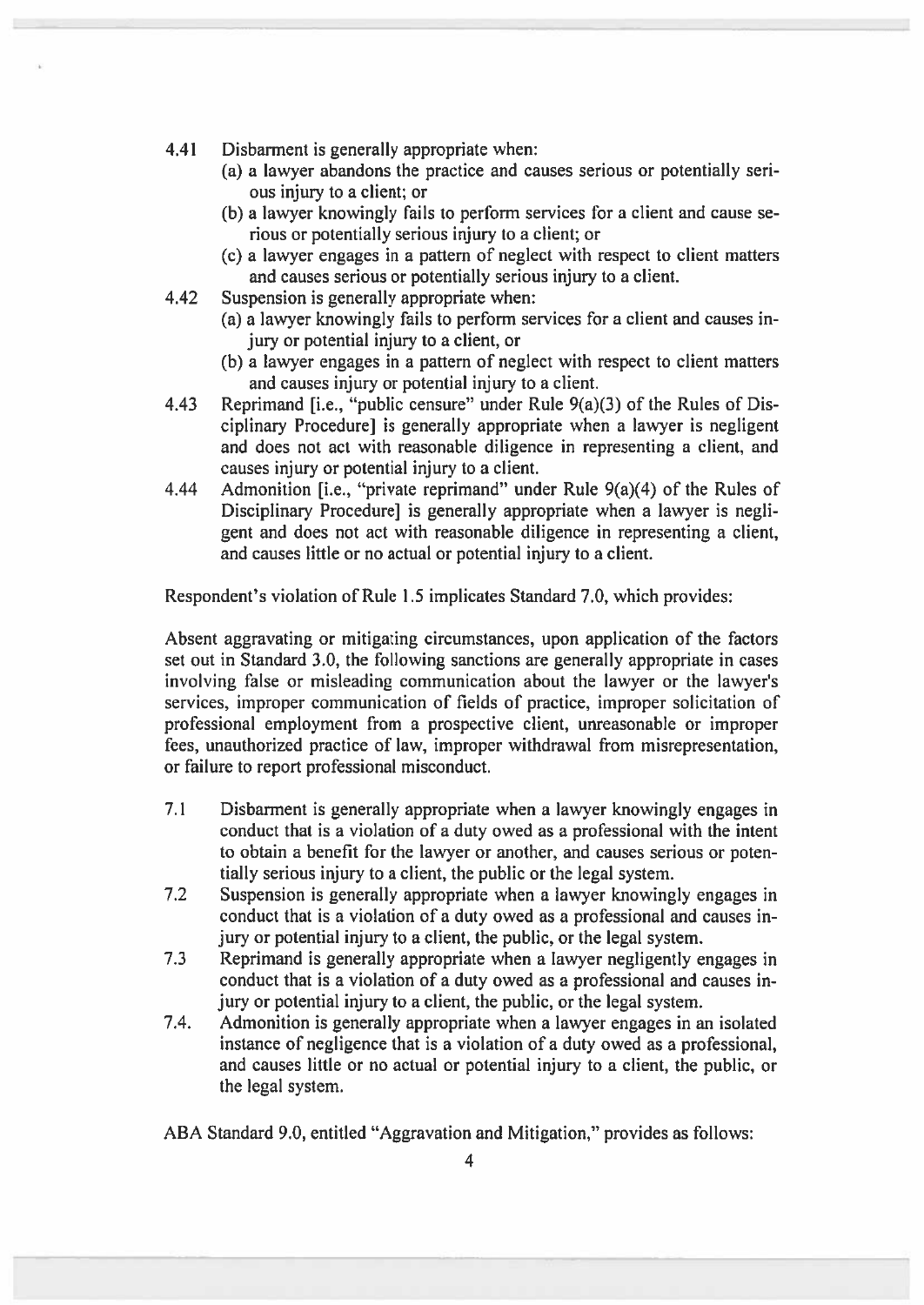#### $9.1$ Generally

After misconduct has been established, aggravating and mitigating circumstances may be considered in deciding what sanction to impose.

#### $9.2$ **Aggravation**

- 9.21 *Definition.* Aggravation or aggravating circumstances are any considerations or factors that may justify an increase in the degree of discipline to be imposed.
- 9.22 Factors which may be considered in aggravation. Aggravating factors include:
	- (a) prior disciplinary offenses;
	- (b) dishonest or selfish motive;
	- (c) a pattern of misconduct:
	- (d) multiple offenses:
	- (e) bad faith obstruction of the disciplinary proceeding by intentionally failing to comply with rules or orders of the disciplinary agency;
	- (f) submission of false evidence, false statements, or other deceptive practices during the disciplinary process:
	- (g) refusal to acknowledge wrongful nature of conduct;
	- (h) vulnerability of the victim;
	- (i) substantial experience in the practice of law:
	- (i) indifference in making restitution; and
	- (k) illegal conduct, including that involving the use of controlled substances.
- 9.3 Mitigation.
	- 9.31 *Definition*. Mitigation or mitigating circumstances are any considerations or factors that may justify a reduction in the degree of discipline to be imposed.
	- 9.32 Factors which may be considered in mitigation. Mitigating factors include:
		- (a) absence of a prior disciplinary record;
		- (b) absence of a dishonest or selfish motive;
		- (c) personal or emotional problems:
		- (d) timely good faith effort to make restitution or to rectify consequences of misconduct:
		- (e) full and free disclosure of disciplinary board or cooperative attitude toward proceedings;
		- (f) in experience in the practice of law;
		- (g) character or reputation;
		- (h) physical disability;
		- (i) mental disability or chemical dependency including alcoholism or drug abuse when:
			- (1) there is medical evidence that the respondent is affected by a chemical dependency or mental disability:
			- (2) the chemical dependency or mental disability caused the misconduct: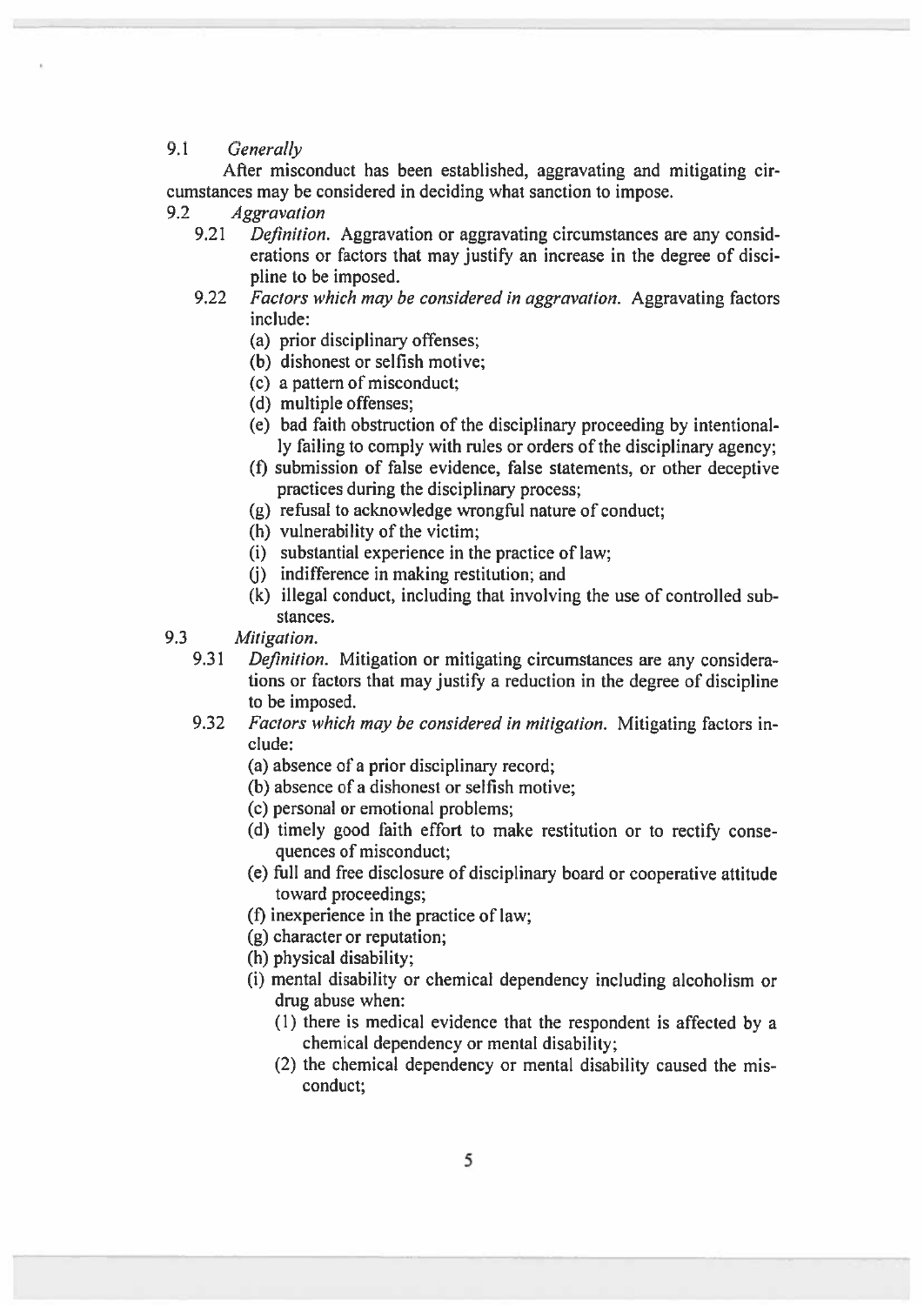- (3) the respondent's recovery from the chemical dependency or mental disability is demonstrated by a meaningful and sustained period of successful rehabilitation; and
- (4) the recovery arrested the misconduct and recurrence of that misconduct is unlikely.

(i) delay in disciplinary proceedings:

(k) imposition of other penalties or sanctions;

(l) remorse; and

(m) remoteness of prior offenses.

 $9.4$ Factors Which Are Neither Aggravating nor Mitigating.

The following factors should not be considered as either aggravating nor mitigating:

- (a) forced or compelled restitution:
- (b) agreeing to the client's demand for certain improper behavior or result;
- (c) withdrawal of complaint against the lawyer;
- (d) resignation prior to completion of disciplinary proceedings;
- (e) complainant's recommendation as to sanction: and
- (f) failure of injured client to complain.

In Respondent's case, aggravating factors include: (1) a pattern of misconduct and (2)

multiple offenses. However, there are significant mitigating factors, including: (1) absence of a

prior disciplinary record; (2) personal problems; (3) refund of retainer to the client; (4) full and

free disclosure to Bar Counsel and a cooperative attitude toward proceedings; and (5) remorse.

Respondent and Bar Counsel agree and stipulate that a public censure is an appropriate

sanction for Respondent's misconduct, and the Board finds that a public censure is appropriate

under the foregoing facts. In the event that the Court issues an Order of Public Censure in ac-

cordance herewith, Bar Counsel and Respondent have agreed to the following press release:

The Wyoming Supreme Court issued an order of public censure of Afton attorney Spencer L. Allred. The disciplinary order resulted from Allred's representation of a client in a divorce matter. The client paid a \$10,000.00 retainer which was charged against Allred's hourly fees in the case. Allred neglected to pursue the matter diligently and failed to maintain adequate communication with his client, who ultimately terminated Allred's representation and retained other counsel. After the client submitted a complaint to the Wyoming State Bar, Allred refunded the \$10,000.00 retainer. Allred agreed that he committed multiple violations of Rule 1.3 (diligence) and Rule 1.4 (communication with client). He also agreed that he violated Rule 1.5 (fees) in failing to exercise appropriate billing judgment in the case by writing off unproductive, excessive and redundant hours billed to the client. Allred stipulated to a public censure in the matter, which was